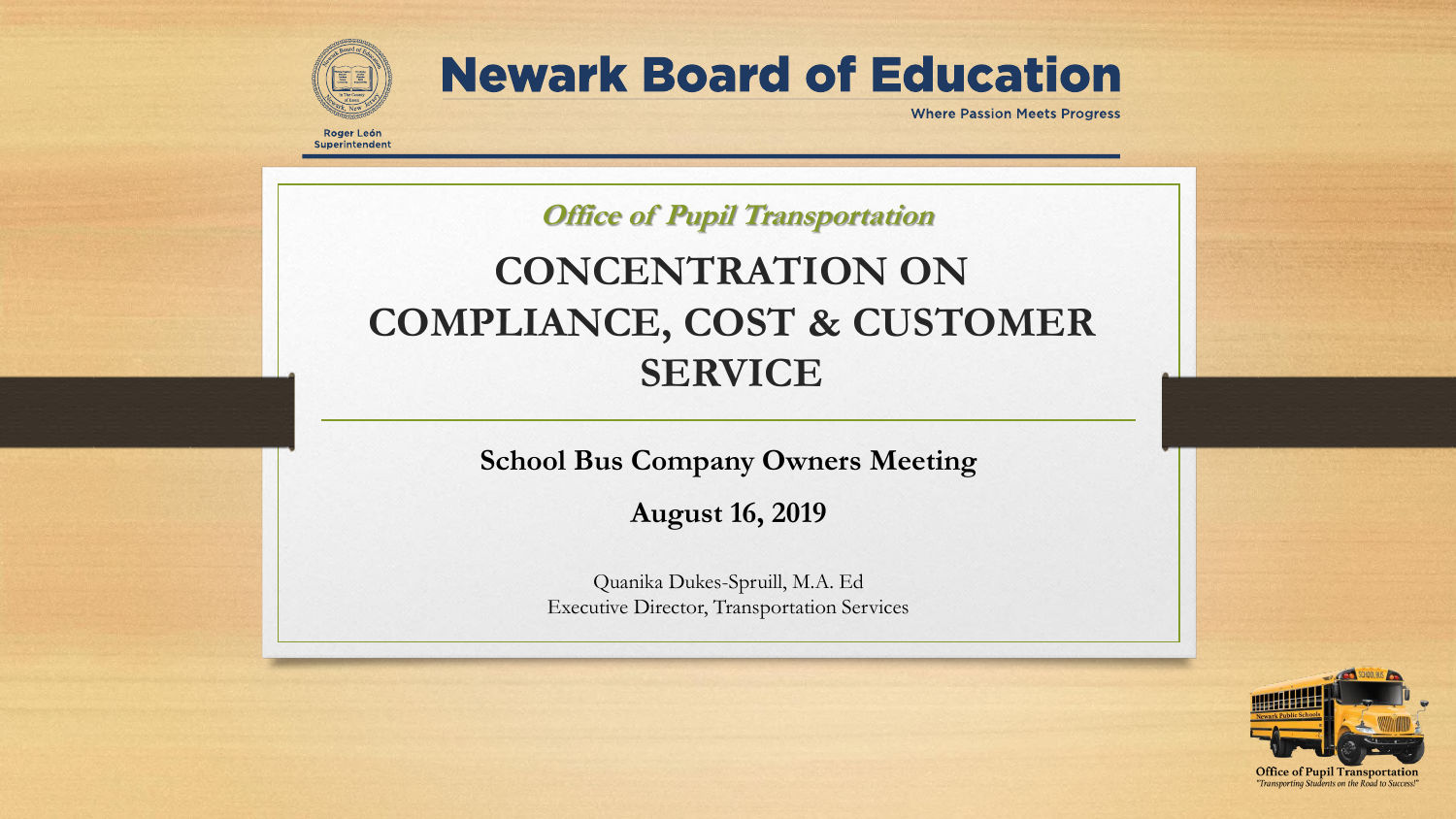

### **Effectively Transporting Newark Students**

#### **Quanika Dukes-Spruill – Executive Director, Transportation Services**

The Newark Board of Education has unwavering expectations in transporting our most precious cargo. Vendor owners will receive relevant information regarding these expectations and goals and will review policies pursuant to District, NJ Department of Education and Federal Department of Transportation guidelines.

### **Payment Schedule and Timelines**

#### **Jeffrey Morton – Assistant Coordinator of School Transportation – Vendor Management/Finance**

Information and the timelines that are necessary to process monthly payments. We'll cover due dates, data needed on invoices.

### **Procurement Processes and Procedures**

#### **Sherelle Spriggs – Director, Purchasing**

District Bid and Temporary (Quote) Contracts – Guidelines and Processes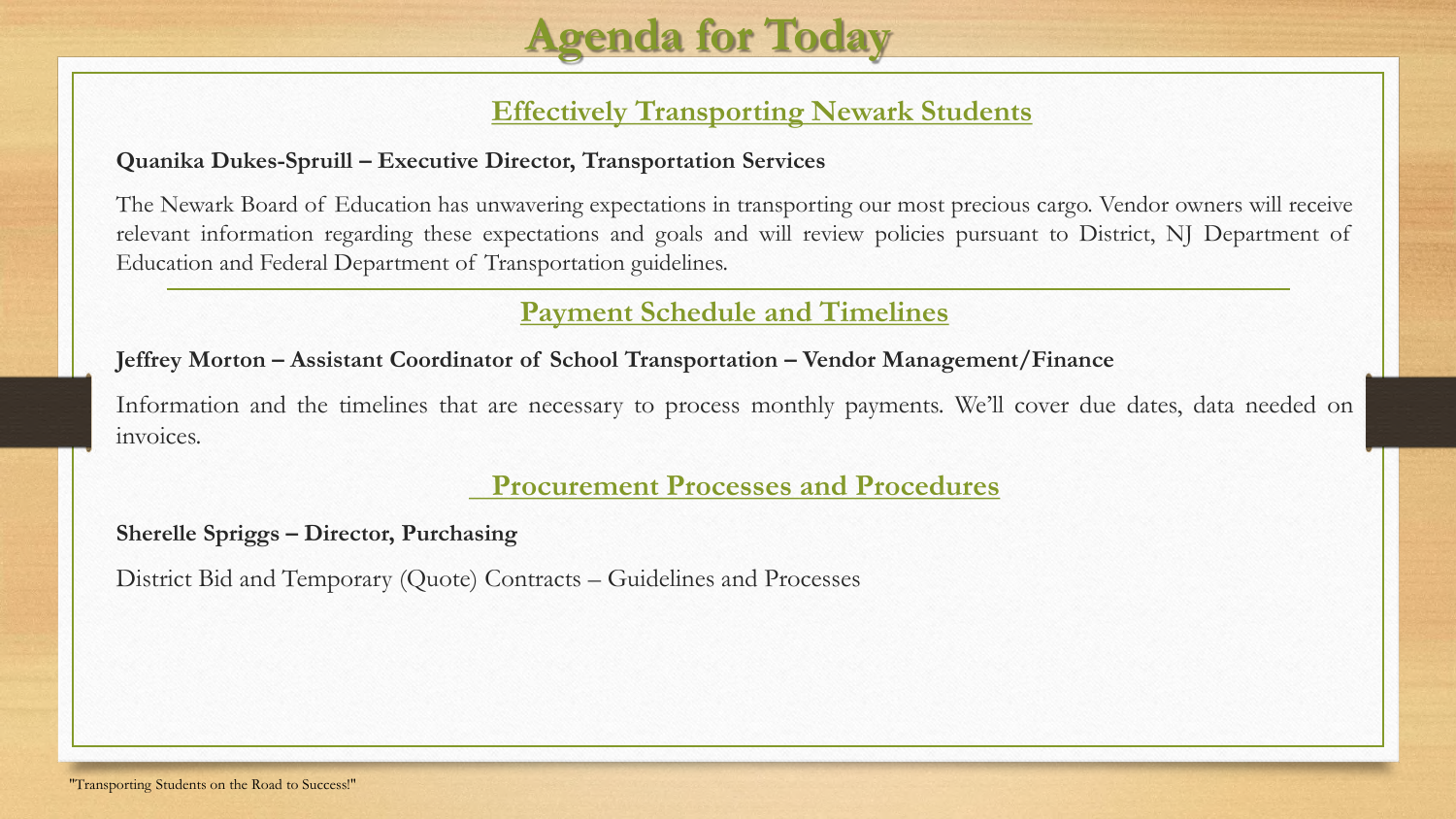### **Documents Available on OPT Webpage**

- Today's Presentation
- Contact Information for OPT Central Office Team Members
- Liquidated Damages Schedule
- Payment Schedule and Due Dates
- NJSA 39:3B-2 School Bus Signs and Reporting School Bus Driver Misconduct Statute
- **Hard Copy Information Available at the Sign Stations**
- Emergency School Bus Procedures
- Process Flow for Accidents
- Reporting Forms (Incident/Accident, No Show)

"Transporting Students on the Road to Success!"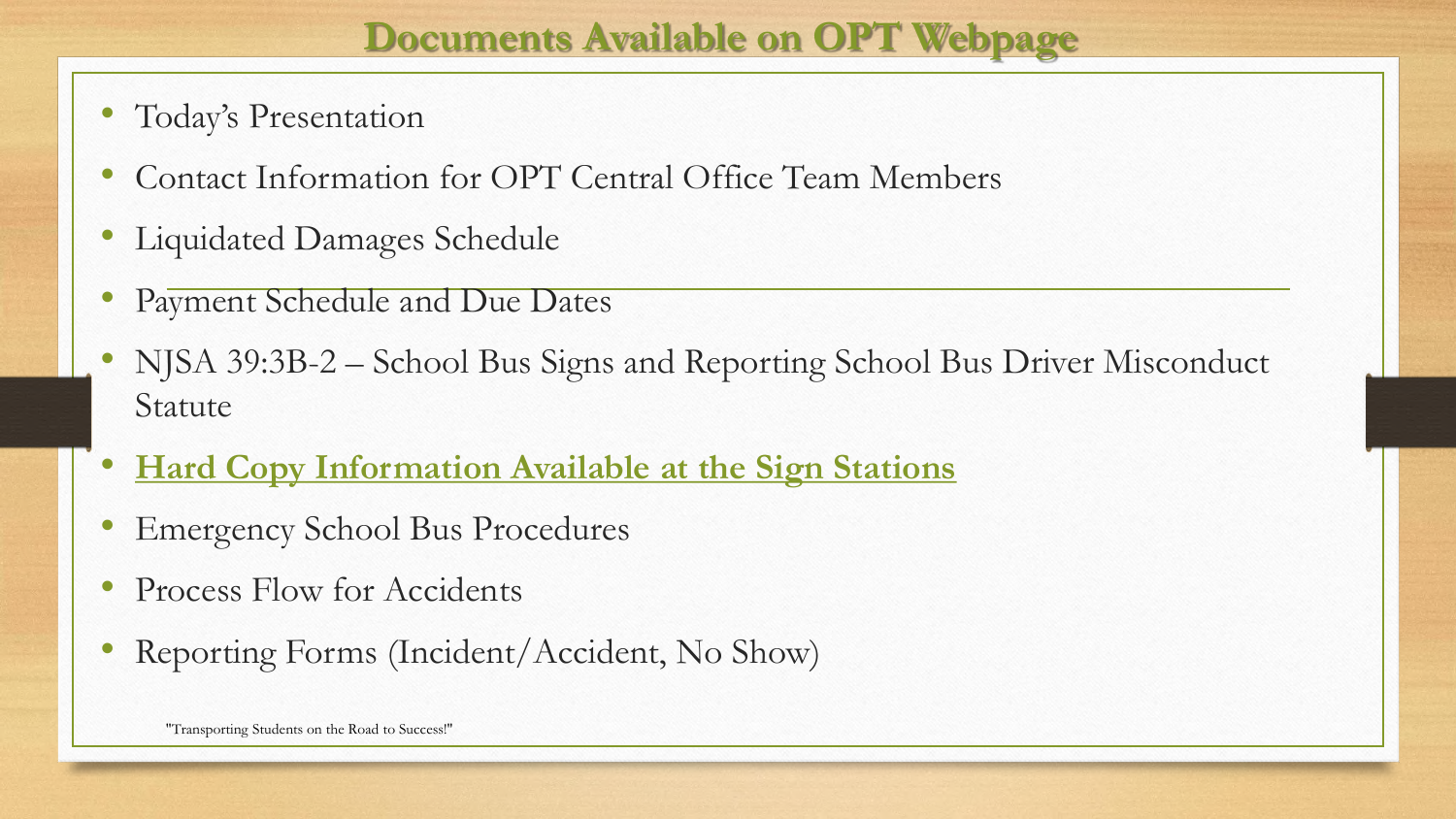**Our Continued Goals and Expectations for Student Transportation** 



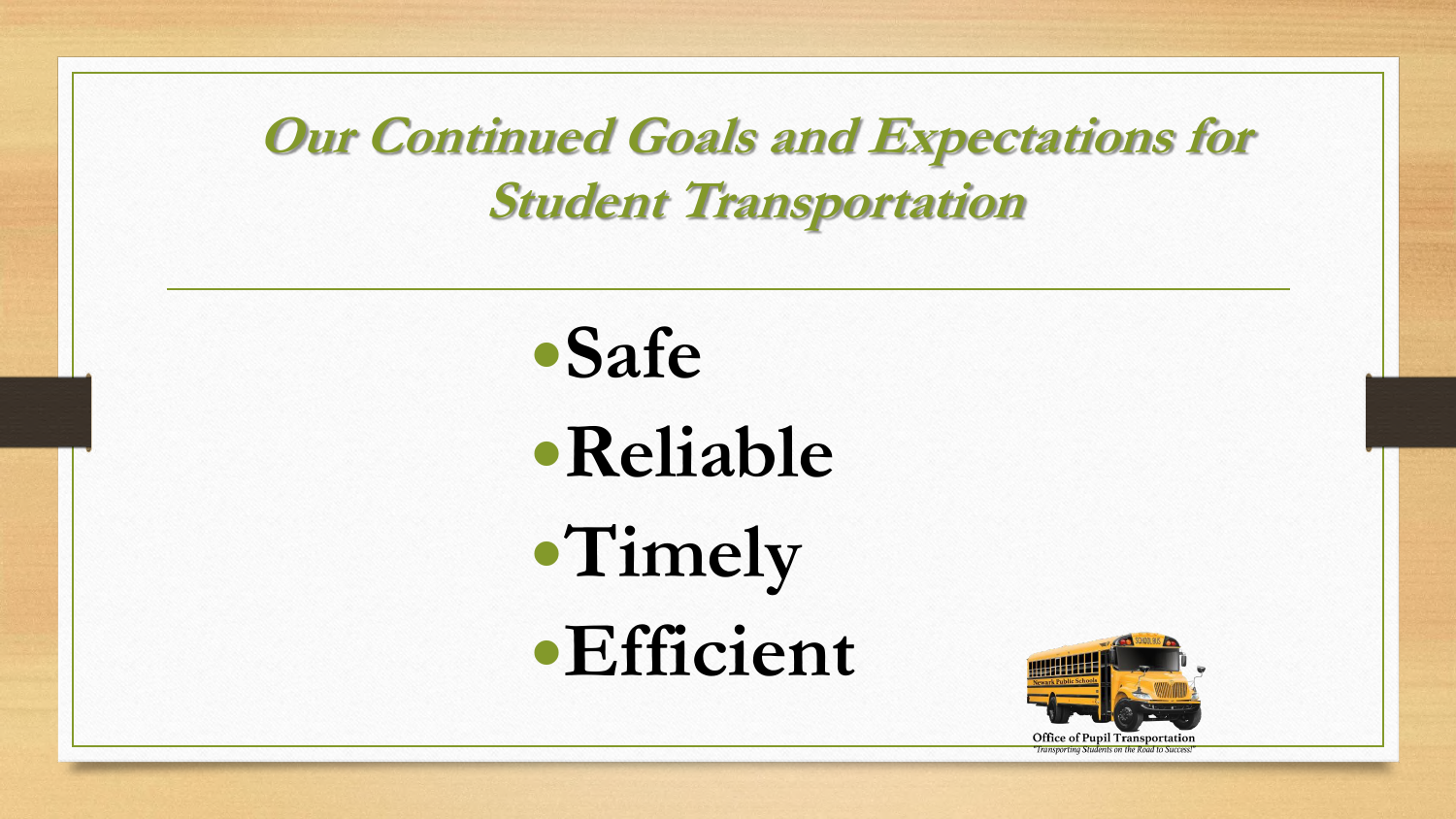**Goal One – Vendor Bus Companies are Required to Adhere to Federal and State Required Safety Standards**

**Vetted Drivers & Bus Attendants –**

**Credentials, Abstracts, Required Training, Drug Testing, Professional Behavior and Appearance**

**Sound Vehicles** – **Motor Vehicle Inspected, Clean, Appropriately Branded, Insured**

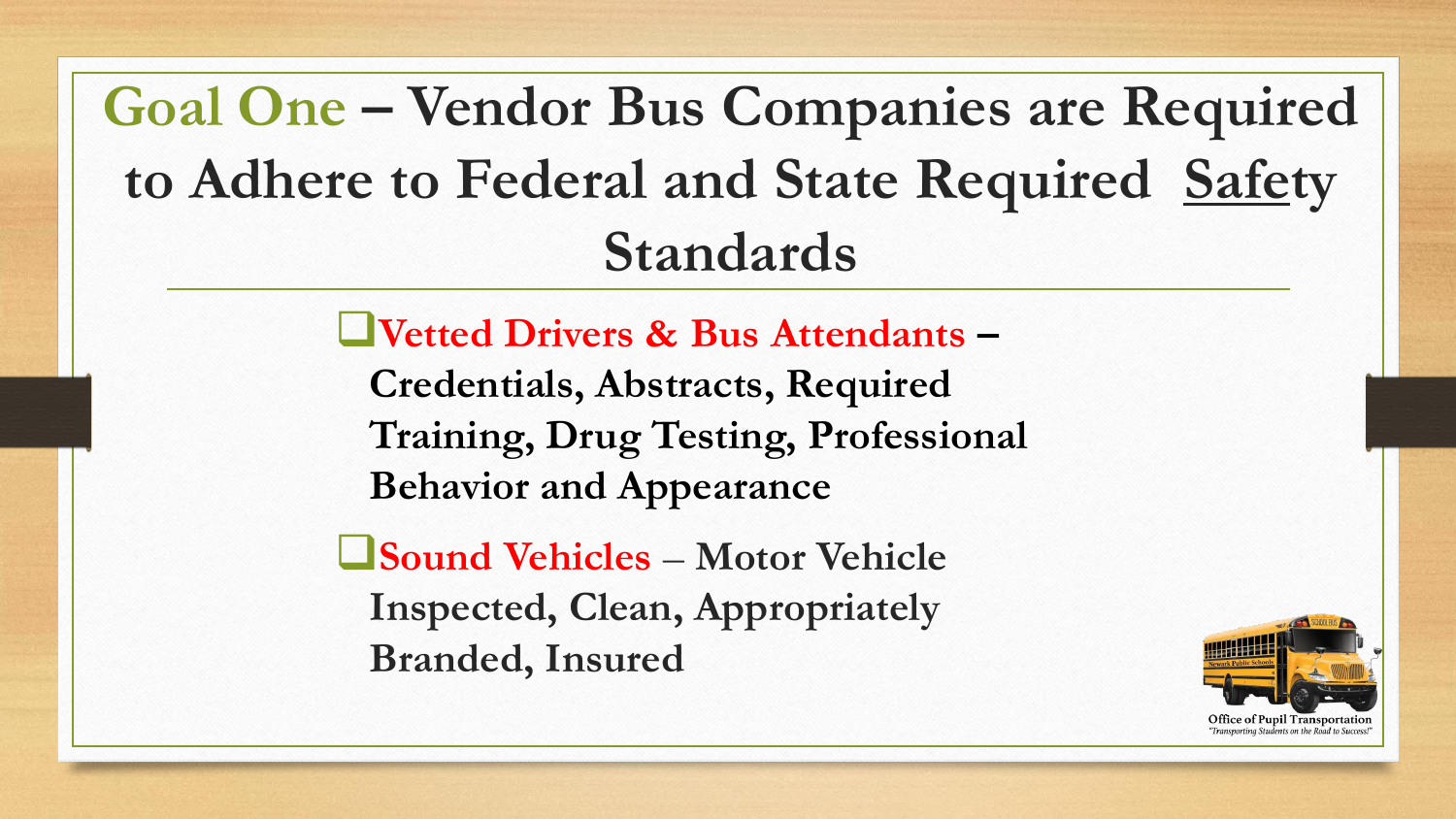# **Goal Three & Four – We Count on Vendor Bus Companies to Provide Reliable & Timely Service**

**Routes– Accurate Rosters, Dry Runs, Bell Times, Appropriate Vehicle & Resources (staff & equipment), Performed as Arranged by OPT Communication**– **Updated business contact phone numbers, Required parent communication, OPT/School messaging, required reporting (behavior, incident, accident)**

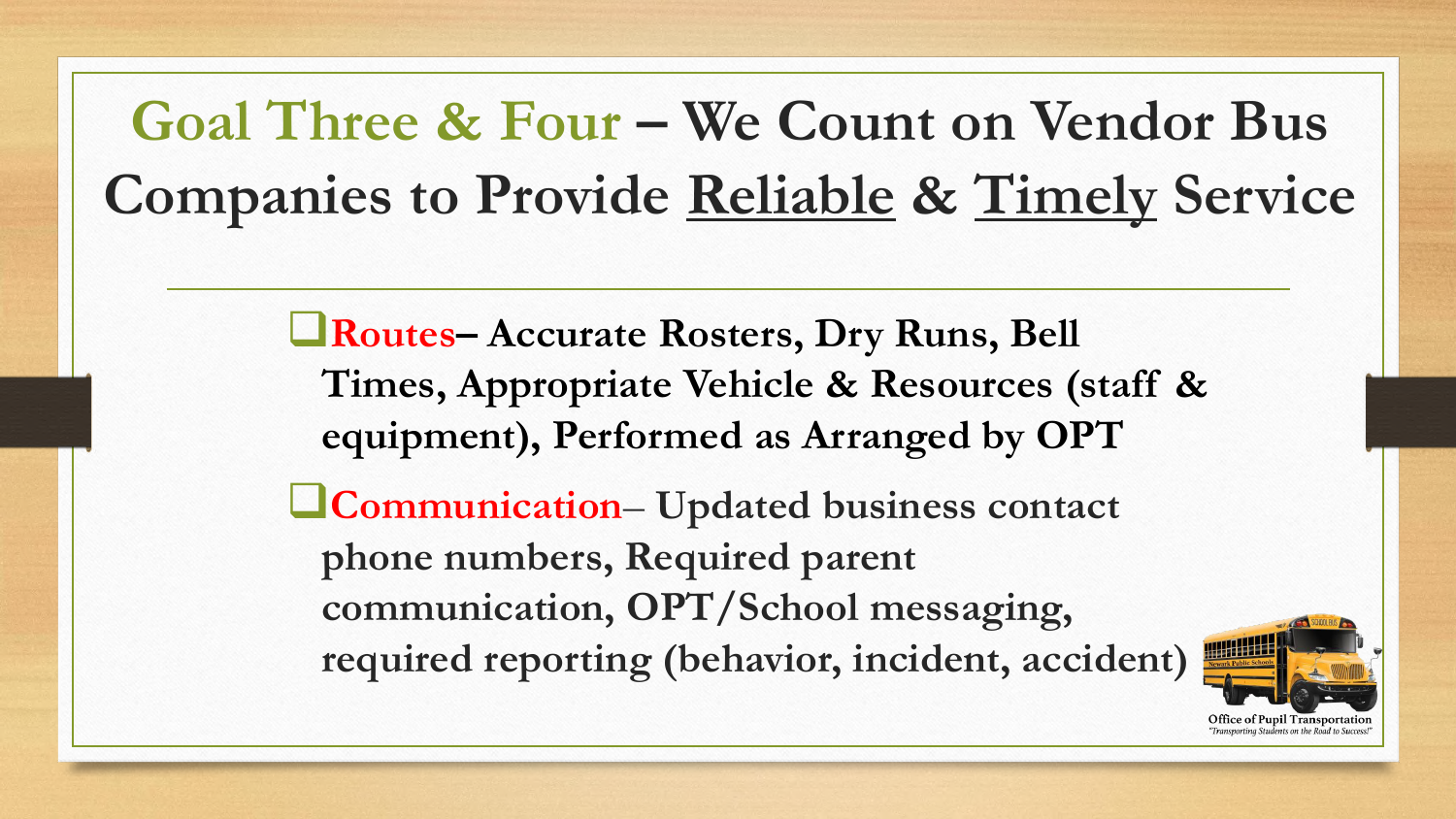**Goal Five – The District Expects Efficiency Transportation Service and Partnership Performance** 

> **GPS/Cameras– Required and Available on Vehicles, Working condition, Accessible when requested**

**Business Principles**– **Submitting No Show Reports, Timely and Accurate Invoicing, Providing Mandatory Documents, Meeting and Training Participation** 

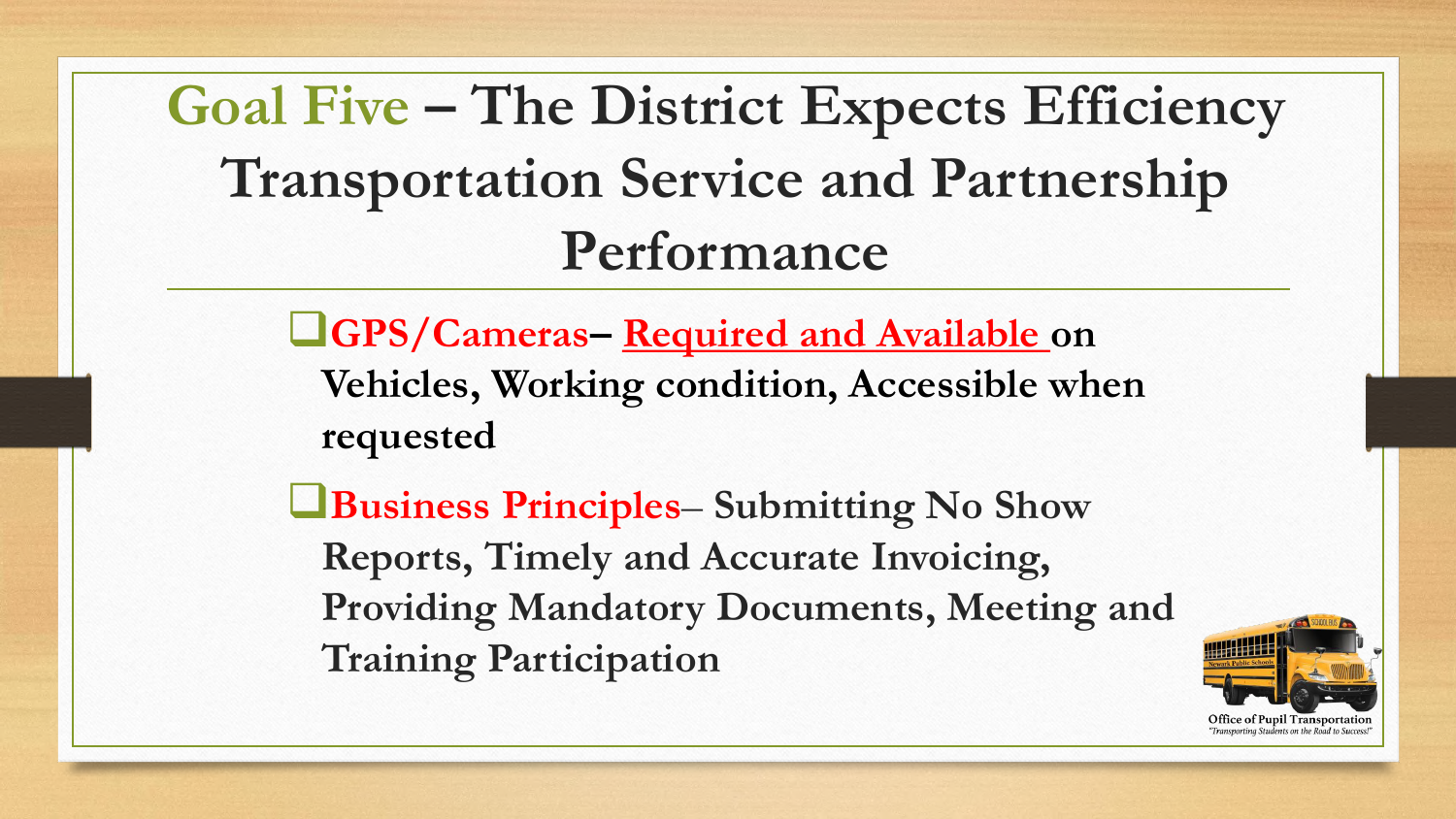# Process for Contractor Payments

**Important Instruction to Ensure Timely Payments**

**Jeffrey Morton Assistant Coordinator of School Transportation Vendor Management/Finance**



**Office of Pupil Transportation** "Transporting Students on the Road to Success.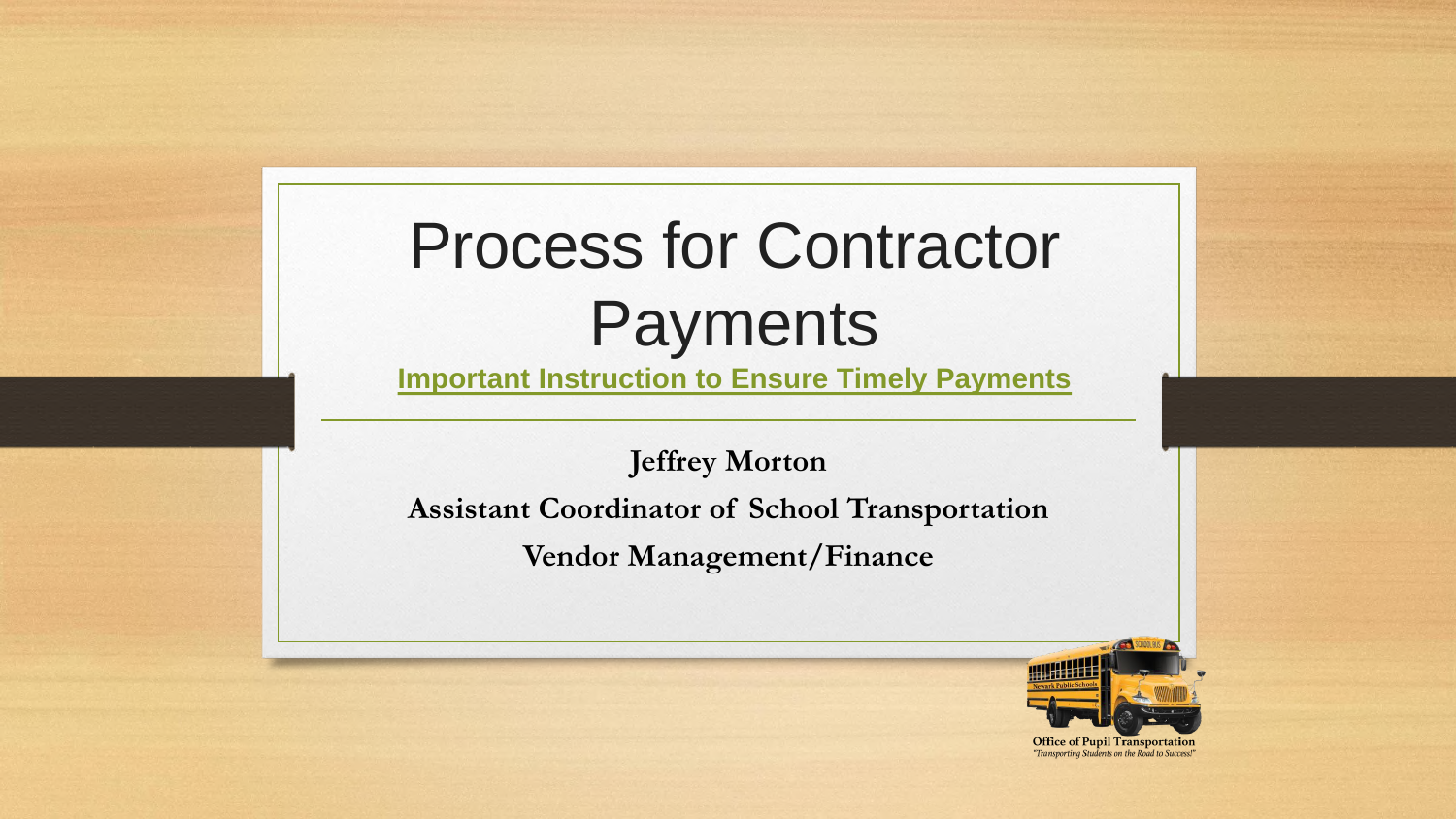## **Invoice Requirements**

- **All invoices must be submitted separately (Bid, Quote, Field Trips and Athletics)**
- **Invoices must include:**
	- Name of your company
	- Address, contact information
	- **Date**
	- **Invoice number.** The invoice number must change each month and **you are not allowed to repeat the same invoice number**
- Signature is required (hand written signatures)
- No handwritten invoices will be accepted by Accounts Payable
- When submitting your invoice do not send pictures scan and email



**Office of Pupil Trai**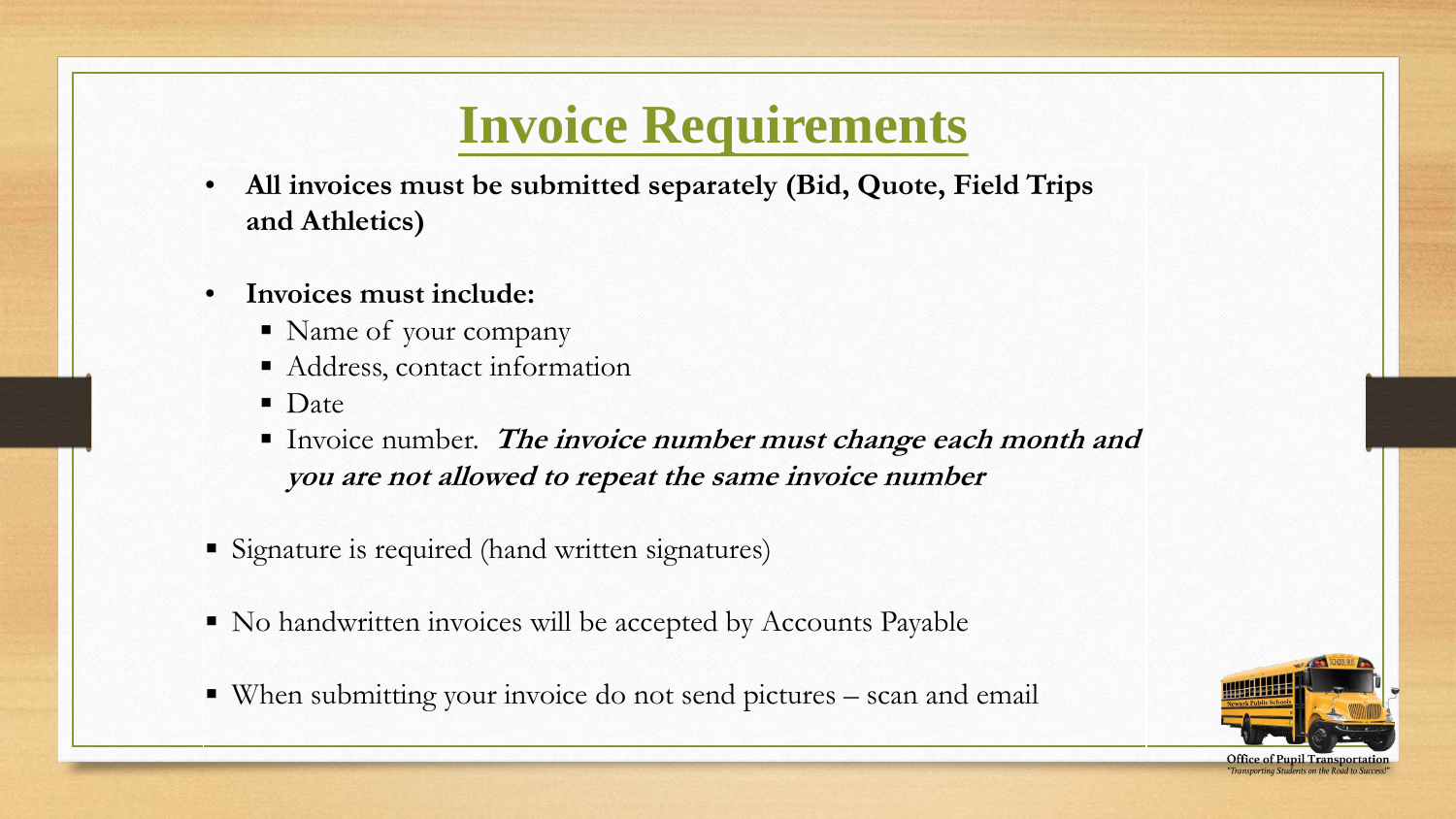## **Invoice Requirements**

- **If you do not submit your invoice between the required invoice submittal dates, your payment will be processed the following month**
- **OPT will contact vendors on the last day before invoices are due, as a courtesy, if invoices have not been received. (see Time Lines & Due Dates for schedule)**
- **The District will not pay for routes that did not run**
- **Liquidated Damages must be deducted from invoices**
- **For timely payments, we must have:** 
	- **signed voucher**
	- **accurate invoice**
	- **Insurance**
	- **completed W-9 form**

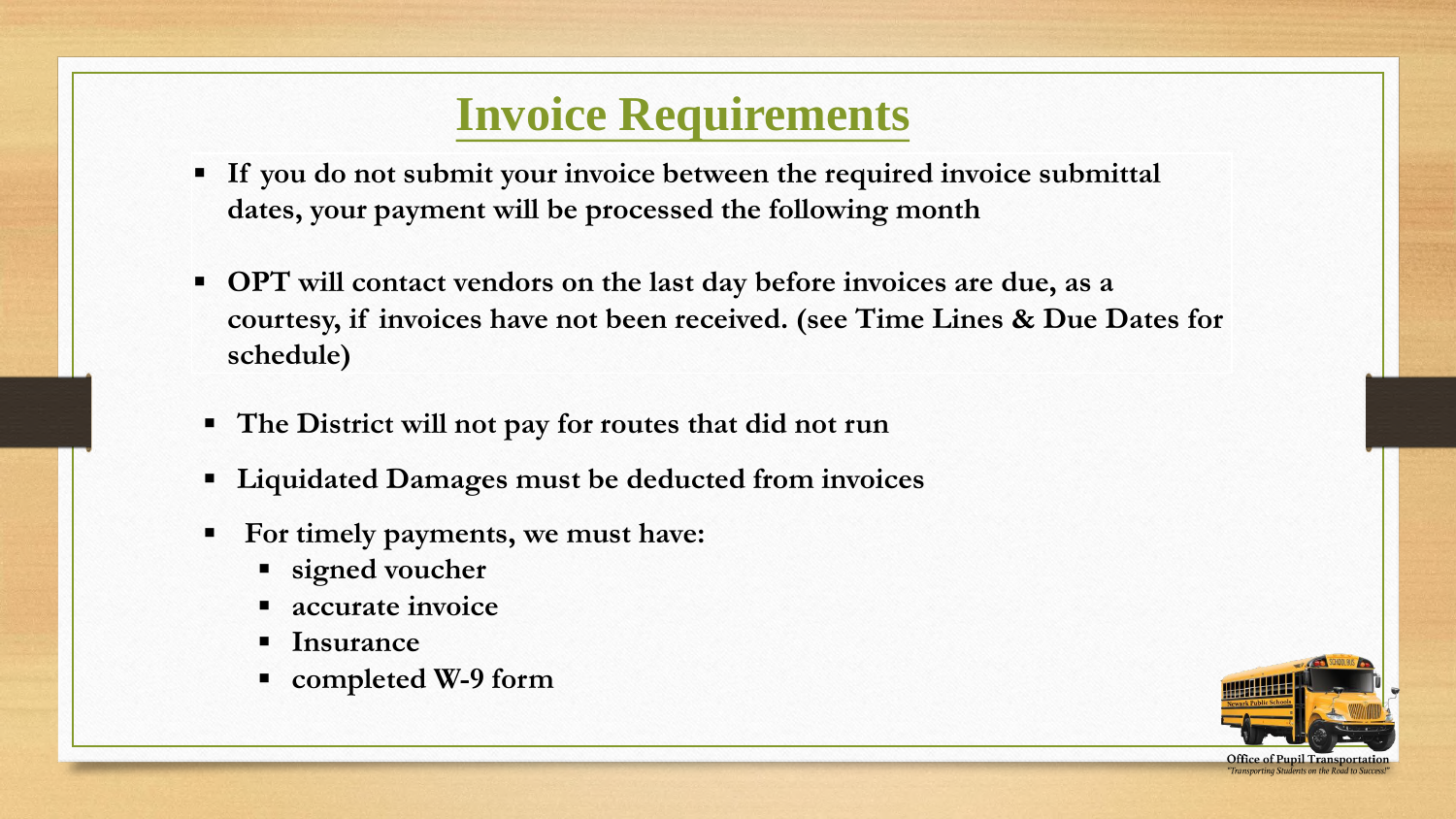#### INSERT LETTERHEAD HERE

#### **(The Name of Your Company)**

#### **School Year 2018-2019 Contractor Route Invoice**

| <b>Vendor Information</b> |                   |            |             |  |  |
|---------------------------|-------------------|------------|-------------|--|--|
| Company Name:             | <b>Sample LLC</b> | Invoice #: | Sample 1021 |  |  |
| Address:                  | 111 Sample Blvd.  | Date:      | Feb19Sample |  |  |
| Phone:                    | 973-SAM-PLES      | PO#        | 19-0000000  |  |  |
| <b>Contact Person:</b>    | <b>Sample Doe</b> |            | <b>Bid</b>  |  |  |

#### **SAMPLE INVOICE**

|                                                                                                                          |                         | Route        | Aide                 | # of           | Total                          |                      |                     |              |
|--------------------------------------------------------------------------------------------------------------------------|-------------------------|--------------|----------------------|----------------|--------------------------------|----------------------|---------------------|--------------|
| Route                                                                                                                    | <b>Dates of Service</b> | Cost         | Cost                 | Aide           | Per Diem                       | Days                 |                     | Total        |
| ABC01                                                                                                                    | 02/01/19-02/28/19       | \$130.00     | 40                   | \$<br>1.00     | \$<br>170.00                   | 17                   | $\ddot{\mathbf{S}}$ | 2,890.00     |
| LMT02                                                                                                                    | 02/01/19-02/28/19       | \$110.00     | 40                   | \$<br>1.00     | \$<br>150.00                   | 17                   |                     | 2,550.00     |
| JJM04                                                                                                                    | 02/01/19-02/28/19       | \$200.00     | 45                   | \$<br>1.00     | \$<br>245.00                   | 17                   |                     | 4,165.00     |
|                                                                                                                          |                         |              |                      |                | \$                             |                      |                     |              |
|                                                                                                                          |                         |              |                      |                | \$                             |                      |                     |              |
|                                                                                                                          |                         |              |                      |                | \$                             |                      |                     |              |
|                                                                                                                          |                         |              |                      |                | \$<br>$\overline{a}$           |                      |                     |              |
|                                                                                                                          |                         |              |                      |                | \$<br>$\overline{\phantom{0}}$ |                      |                     |              |
|                                                                                                                          |                         |              |                      |                | \$<br>$\overline{\phantom{0}}$ |                      |                     |              |
|                                                                                                                          |                         |              |                      |                | \$                             |                      |                     |              |
|                                                                                                                          |                         |              |                      |                |                                | <b>SUBTOTAL</b>      | \$                  | 9,605.00     |
|                                                                                                                          |                         |              |                      |                |                                |                      |                     |              |
| <b>NBE Only:</b>                                                                                                         |                         |              |                      |                |                                |                      |                     |              |
| <b>Date Reported</b>                                                                                                     | <b>School</b>           | <b>Route</b> |                      | <b>Penalty</b> | <b>Cost</b>                    | 5%                   |                     | <b>Total</b> |
|                                                                                                                          | 2/6/2019 ABC Academy    | ABC01        | Late 15 Min. or More |                | \$<br>50.00                    | \$<br>2.50           | \$                  | 52.50        |
|                                                                                                                          | 2/7/2019 ABC Academy    | ABC01        | Late 15 Min. or More |                | \$<br>100.00                   | \$<br>5.00           | \$                  | 105.00       |
|                                                                                                                          | 2/8/2019 ABC Academy    | ABC01        | Late 15 Min. or More |                | $\mathsf{S}$<br>300.00         | \$<br>15.00          | \$                  | 315.00       |
|                                                                                                                          |                         |              |                      |                |                                |                      |                     |              |
|                                                                                                                          |                         |              |                      |                |                                |                      |                     |              |
|                                                                                                                          |                         |              |                      |                |                                |                      |                     |              |
|                                                                                                                          |                         |              |                      |                |                                |                      |                     |              |
|                                                                                                                          |                         |              |                      |                |                                | <b>SUBTOTAL</b>      | \$                  | 472.50       |
|                                                                                                                          |                         |              |                      |                |                                |                      |                     |              |
|                                                                                                                          |                         |              |                      |                |                                | <b>Invoice Total</b> |                     | \$9,605.00   |
|                                                                                                                          |                         |              |                      |                |                                | <b>Penalty Total</b> | \$                  | 472.50       |
|                                                                                                                          |                         |              |                      |                |                                | <b>Grand Total</b>   |                     | \$9,132.50   |
|                                                                                                                          |                         |              |                      |                |                                |                      |                     |              |
|                                                                                                                          |                         |              |                      |                |                                |                      |                     |              |
| I do solemnly declare and certify under the penalties of the law that the within bill is correct in all its particulars; |                         |              |                      |                |                                |                      |                     |              |
| that the articles have been furnished or services rendered as stated therein; that no bonus has been given               |                         |              |                      |                |                                |                      |                     |              |
| or received by any person or persons within the knowledge of his claimant in connection with the above claim,            |                         |              |                      |                |                                |                      |                     |              |
| that the amount therein stated is justly due and owing, that the amount charged is a reasonable one.                     |                         |              |                      |                |                                |                      |                     |              |
|                                                                                                                          |                         |              |                      |                |                                |                      |                     |              |
|                                                                                                                          |                         |              |                      |                |                                |                      |                     |              |
|                                                                                                                          |                         |              |                      |                |                                |                      |                     |              |
| Signature                                                                                                                |                         |              | Title                |                |                                | Date                 |                     |              |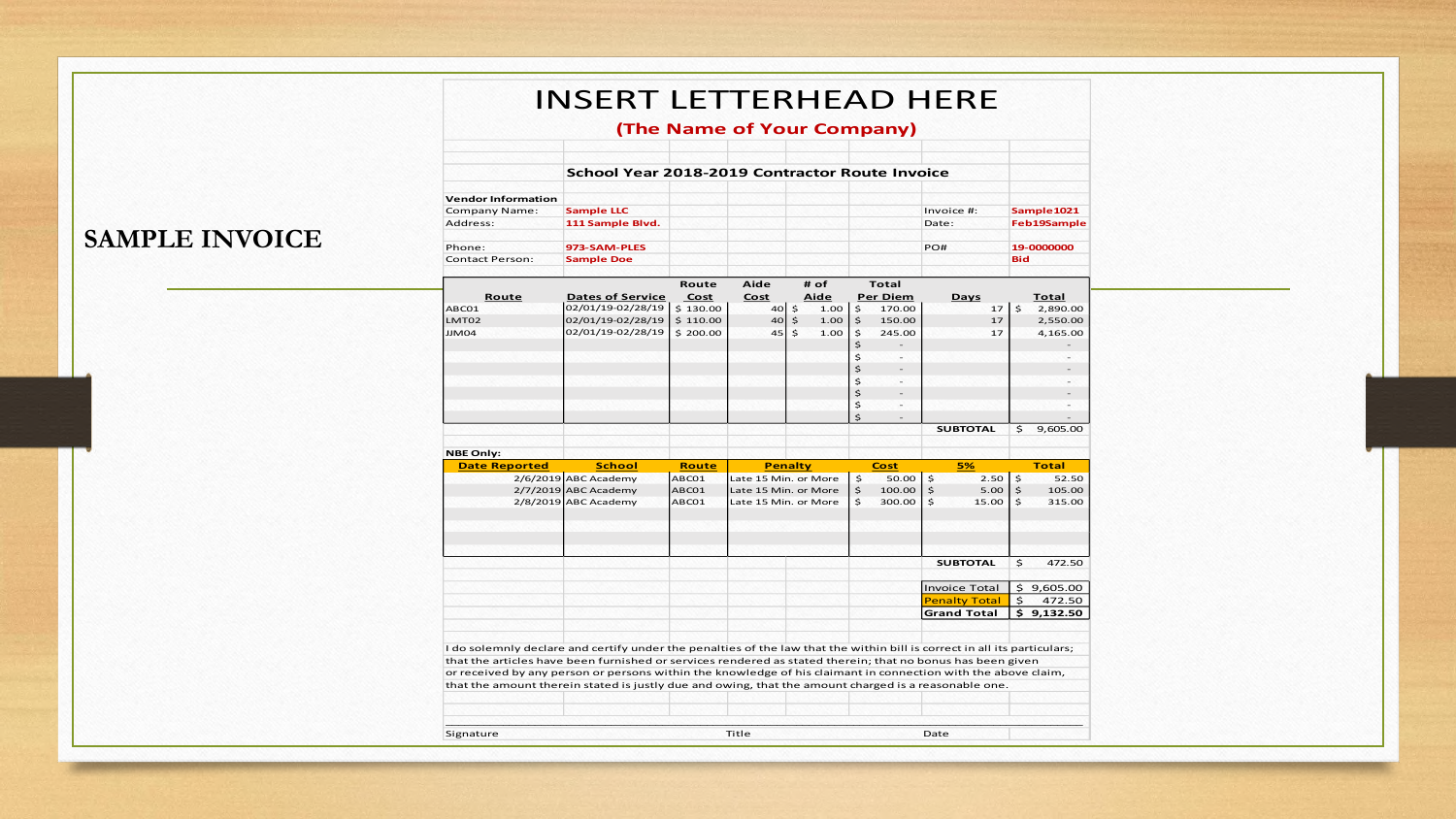| <b>School Year 2018-2019 Contractor Route Invoice</b><br><b>Vendor Information</b><br><b>Sample LLC</b><br>Invoice #:<br>Company Name:<br>111 Sample Blvd.<br>Address:<br>Date:<br><b>SAMPLE INVOICE</b><br>973-SAM-PLES<br>Phone:<br>PO#<br><b>Contact Person:</b><br><b>Sample Doe</b><br><b>Quotes</b><br>Aide<br># of<br>Total<br>Route<br>Cost<br>Per Diem<br>Route<br><b>Dates of Service</b><br>Cost<br>Aide<br>Days<br>02/01/19-02/28/19<br>$17 \mid 5$<br>\$150.00<br>$50 \mid 5$<br>$\mathsf{S}$<br>250.00<br>ABC03Q<br>2.00<br>02/04/19-02/28/19<br>$\boldsymbol{\mathsf{S}}$<br>LMT09Q<br>\$100.00<br>45<br>1.00<br>145.00<br>16<br>$\frac{1}{2}$<br>02/01/19-02/28/19<br>\$200.00<br>50<br>$\mathsf{S}$<br>1.00<br>250.00<br>17<br>JJM05Q<br>$\mathsf{S}$<br>$\mathsf{S}$<br>$\overline{\phantom{a}}$<br>\$.<br>$\sim$<br>$\ddot{\mathbf{5}}$<br>$\overline{a}$<br>\$<br>$\overline{\phantom{a}}$<br>\$<br>$\overline{a}$<br>\$<br>$\overline{\phantom{a}}$ |                          |
|--------------------------------------------------------------------------------------------------------------------------------------------------------------------------------------------------------------------------------------------------------------------------------------------------------------------------------------------------------------------------------------------------------------------------------------------------------------------------------------------------------------------------------------------------------------------------------------------------------------------------------------------------------------------------------------------------------------------------------------------------------------------------------------------------------------------------------------------------------------------------------------------------------------------------------------------------------------------------|--------------------------|
|                                                                                                                                                                                                                                                                                                                                                                                                                                                                                                                                                                                                                                                                                                                                                                                                                                                                                                                                                                          |                          |
|                                                                                                                                                                                                                                                                                                                                                                                                                                                                                                                                                                                                                                                                                                                                                                                                                                                                                                                                                                          |                          |
|                                                                                                                                                                                                                                                                                                                                                                                                                                                                                                                                                                                                                                                                                                                                                                                                                                                                                                                                                                          | Sample 1022              |
|                                                                                                                                                                                                                                                                                                                                                                                                                                                                                                                                                                                                                                                                                                                                                                                                                                                                                                                                                                          | Feb19Sample              |
|                                                                                                                                                                                                                                                                                                                                                                                                                                                                                                                                                                                                                                                                                                                                                                                                                                                                                                                                                                          |                          |
|                                                                                                                                                                                                                                                                                                                                                                                                                                                                                                                                                                                                                                                                                                                                                                                                                                                                                                                                                                          |                          |
|                                                                                                                                                                                                                                                                                                                                                                                                                                                                                                                                                                                                                                                                                                                                                                                                                                                                                                                                                                          |                          |
|                                                                                                                                                                                                                                                                                                                                                                                                                                                                                                                                                                                                                                                                                                                                                                                                                                                                                                                                                                          |                          |
|                                                                                                                                                                                                                                                                                                                                                                                                                                                                                                                                                                                                                                                                                                                                                                                                                                                                                                                                                                          | Total                    |
|                                                                                                                                                                                                                                                                                                                                                                                                                                                                                                                                                                                                                                                                                                                                                                                                                                                                                                                                                                          | 4,250.00                 |
|                                                                                                                                                                                                                                                                                                                                                                                                                                                                                                                                                                                                                                                                                                                                                                                                                                                                                                                                                                          | 2,320.00                 |
|                                                                                                                                                                                                                                                                                                                                                                                                                                                                                                                                                                                                                                                                                                                                                                                                                                                                                                                                                                          | 4,250.00                 |
|                                                                                                                                                                                                                                                                                                                                                                                                                                                                                                                                                                                                                                                                                                                                                                                                                                                                                                                                                                          | $\sim$                   |
|                                                                                                                                                                                                                                                                                                                                                                                                                                                                                                                                                                                                                                                                                                                                                                                                                                                                                                                                                                          | $\overline{\phantom{a}}$ |
|                                                                                                                                                                                                                                                                                                                                                                                                                                                                                                                                                                                                                                                                                                                                                                                                                                                                                                                                                                          |                          |
|                                                                                                                                                                                                                                                                                                                                                                                                                                                                                                                                                                                                                                                                                                                                                                                                                                                                                                                                                                          | $\overline{\phantom{a}}$ |
|                                                                                                                                                                                                                                                                                                                                                                                                                                                                                                                                                                                                                                                                                                                                                                                                                                                                                                                                                                          |                          |
|                                                                                                                                                                                                                                                                                                                                                                                                                                                                                                                                                                                                                                                                                                                                                                                                                                                                                                                                                                          | $\sim$                   |
| $\mathsf{S}$<br>$\sim$<br><b>SUBTOTAL</b>                                                                                                                                                                                                                                                                                                                                                                                                                                                                                                                                                                                                                                                                                                                                                                                                                                                                                                                                | \$10,820.00              |
|                                                                                                                                                                                                                                                                                                                                                                                                                                                                                                                                                                                                                                                                                                                                                                                                                                                                                                                                                                          |                          |
| <b>NBE Only:</b>                                                                                                                                                                                                                                                                                                                                                                                                                                                                                                                                                                                                                                                                                                                                                                                                                                                                                                                                                         |                          |
| <b>Date Reported</b><br>School<br>Penalty<br>Cost<br>5%<br>Route                                                                                                                                                                                                                                                                                                                                                                                                                                                                                                                                                                                                                                                                                                                                                                                                                                                                                                         | <b>Total</b>             |
| 2/6/2019 ABC Academy<br>ABC03Q<br>$$2,500.00$ \$<br>$125.00$ \$<br>No Endorsements                                                                                                                                                                                                                                                                                                                                                                                                                                                                                                                                                                                                                                                                                                                                                                                                                                                                                       | 2,625.00                 |
| $$1,000.00$ \$<br>$\ddot{\mathsf{s}}$<br>2/14/2019 LMT Charter<br>50.00<br>LMT09Q<br>Co-Mingling                                                                                                                                                                                                                                                                                                                                                                                                                                                                                                                                                                                                                                                                                                                                                                                                                                                                         | 1,050.00                 |
| $\mathsf{S}$<br>l s<br>2/7/2019 ABC Academy<br>ABC03Q<br>Late 15 Min. or More<br>50.00<br>2.50<br>$\mathsf{S}$                                                                                                                                                                                                                                                                                                                                                                                                                                                                                                                                                                                                                                                                                                                                                                                                                                                           | 52.50                    |
|                                                                                                                                                                                                                                                                                                                                                                                                                                                                                                                                                                                                                                                                                                                                                                                                                                                                                                                                                                          |                          |
|                                                                                                                                                                                                                                                                                                                                                                                                                                                                                                                                                                                                                                                                                                                                                                                                                                                                                                                                                                          |                          |
|                                                                                                                                                                                                                                                                                                                                                                                                                                                                                                                                                                                                                                                                                                                                                                                                                                                                                                                                                                          |                          |
| <b>SUBTOTAL</b>                                                                                                                                                                                                                                                                                                                                                                                                                                                                                                                                                                                                                                                                                                                                                                                                                                                                                                                                                          | \$3,727.50               |
|                                                                                                                                                                                                                                                                                                                                                                                                                                                                                                                                                                                                                                                                                                                                                                                                                                                                                                                                                                          |                          |
| <b>Invoice Total</b>                                                                                                                                                                                                                                                                                                                                                                                                                                                                                                                                                                                                                                                                                                                                                                                                                                                                                                                                                     | \$10,820.00              |
| <b>Penalty Total</b>                                                                                                                                                                                                                                                                                                                                                                                                                                                                                                                                                                                                                                                                                                                                                                                                                                                                                                                                                     | \$3,727.50               |
| Grand Total   \$ 7,092.50                                                                                                                                                                                                                                                                                                                                                                                                                                                                                                                                                                                                                                                                                                                                                                                                                                                                                                                                                |                          |
|                                                                                                                                                                                                                                                                                                                                                                                                                                                                                                                                                                                                                                                                                                                                                                                                                                                                                                                                                                          |                          |
| I do solemnly declare and certify under the penalties of the law that the within bill is correct in all its particulars;                                                                                                                                                                                                                                                                                                                                                                                                                                                                                                                                                                                                                                                                                                                                                                                                                                                 |                          |
| that the articles have been furnished or services rendered as stated therein; that no bonus has been given                                                                                                                                                                                                                                                                                                                                                                                                                                                                                                                                                                                                                                                                                                                                                                                                                                                               |                          |
| or received by any person or persons within the knowledge of his claimant in connection with the above claim,                                                                                                                                                                                                                                                                                                                                                                                                                                                                                                                                                                                                                                                                                                                                                                                                                                                            |                          |
| that the amount therein stated is justly due and owing, that the amount charged is a reasonable one.                                                                                                                                                                                                                                                                                                                                                                                                                                                                                                                                                                                                                                                                                                                                                                                                                                                                     |                          |
|                                                                                                                                                                                                                                                                                                                                                                                                                                                                                                                                                                                                                                                                                                                                                                                                                                                                                                                                                                          |                          |
|                                                                                                                                                                                                                                                                                                                                                                                                                                                                                                                                                                                                                                                                                                                                                                                                                                                                                                                                                                          |                          |
|                                                                                                                                                                                                                                                                                                                                                                                                                                                                                                                                                                                                                                                                                                                                                                                                                                                                                                                                                                          |                          |
| Signature<br>Title<br>Date                                                                                                                                                                                                                                                                                                                                                                                                                                                                                                                                                                                                                                                                                                                                                                                                                                                                                                                                               |                          |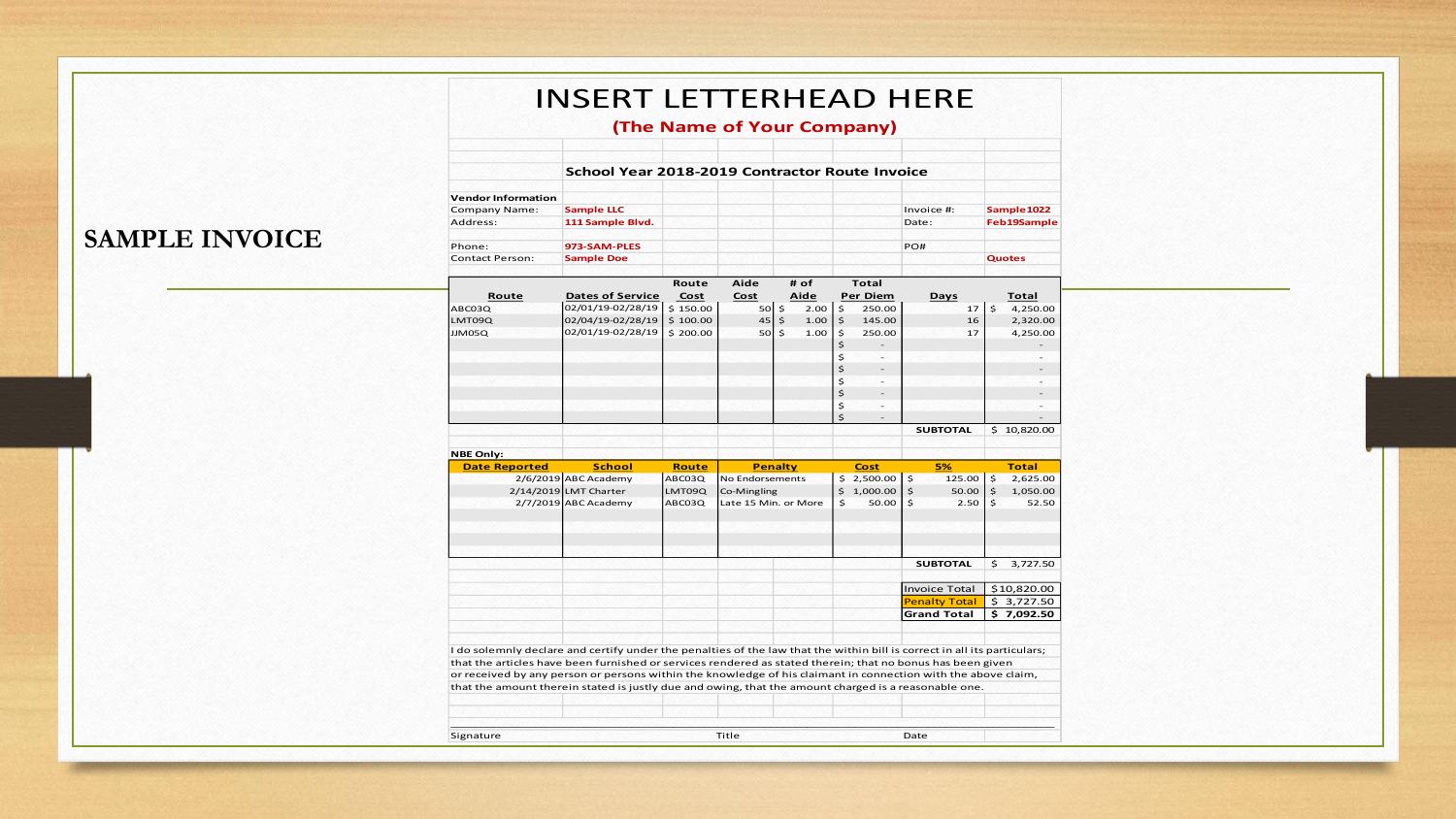### INSERT LETTERHEAD HERE

#### **(The Name of Your Company)**

#### **School Year 2018-2019 Contractor Route Invoice**

|                       | <b>Vendor Information</b> |                         |              |                |      |                          |                          |                                            |                     |                          |
|-----------------------|---------------------------|-------------------------|--------------|----------------|------|--------------------------|--------------------------|--------------------------------------------|---------------------|--------------------------|
|                       | <b>Company Name:</b>      | Sample LLC              |              |                |      |                          |                          | Invoice #:                                 |                     | Sample 1023              |
|                       | Address:                  | 111 Sample Blvd.        |              |                |      |                          |                          | Date:                                      |                     | Feb19Sample              |
|                       | Phone:                    | 973-SAM-PLES            |              |                |      |                          |                          | PO#                                        |                     |                          |
| <b>SAMPLE INVOICE</b> | <b>Contact Person:</b>    | <b>Sample Doe</b>       |              |                |      |                          |                          |                                            |                     | FT/AT                    |
|                       |                           |                         |              |                |      |                          |                          |                                            |                     |                          |
|                       |                           |                         | Route        | Aide           | # of |                          | Total                    |                                            |                     |                          |
|                       | Route                     | <b>Dates of Service</b> | Cost         | Cost           | Aide |                          | Per Diem                 | # of Bus                                   |                     | Total                    |
|                       | Spencer Miller to NJPAC   | 02/14/2019              | \$250.00     | $\mathbf 0$    |      | \$                       | 250.00                   |                                            | $1 \mid 5$          | 250.00                   |
|                       | JFK to Prudential         | 02/20/2019              | \$195.00     | $\mathbf{0}$   |      | $\boldsymbol{\varsigma}$ | 195.00                   |                                            | $\overline{4}$      | 780.00                   |
|                       | Weequahic to Hoboken      | 02/26/2019              | \$200.00     | $\mathbf 0$    |      | $\varsigma$              | 200.00                   |                                            | $\mathbf{1}$        | 200.00                   |
|                       |                           |                         |              |                |      | $\varsigma$              |                          |                                            |                     |                          |
|                       |                           |                         |              |                |      | \$                       |                          |                                            |                     |                          |
|                       |                           |                         |              |                |      | $\varsigma$              | $\overline{\phantom{a}}$ |                                            |                     | $\overline{\phantom{a}}$ |
|                       |                           |                         |              |                |      | $\frac{1}{2}$            |                          |                                            |                     | $\overline{\phantom{a}}$ |
|                       |                           |                         |              |                |      | $\mathsf{S}$             | $\overline{\phantom{a}}$ |                                            |                     |                          |
|                       |                           |                         |              |                |      | $\zeta$                  |                          |                                            |                     |                          |
|                       |                           |                         |              |                |      | $\zeta$                  |                          |                                            |                     |                          |
|                       |                           |                         |              |                |      |                          |                          | <b>SUBTOTAL</b>                            |                     | \$1,230.00               |
|                       |                           |                         |              |                |      |                          |                          |                                            |                     |                          |
|                       | <b>NBE Only:</b>          |                         |              |                |      |                          |                          |                                            |                     |                          |
|                       | <b>Date Reported</b>      | <b>School</b>           | <b>Route</b> | <b>Penalty</b> |      |                          | <b>Cost</b>              | 5%                                         |                     | <b>Total</b>             |
|                       |                           |                         |              |                |      |                          |                          |                                            |                     |                          |
|                       |                           |                         |              |                |      |                          |                          |                                            |                     |                          |
|                       |                           |                         |              |                |      |                          |                          |                                            |                     |                          |
|                       |                           |                         |              |                |      |                          |                          |                                            |                     |                          |
|                       |                           |                         |              |                |      |                          |                          |                                            |                     |                          |
|                       |                           |                         |              |                |      |                          |                          |                                            |                     |                          |
|                       |                           |                         |              |                |      |                          |                          | <b>SUBTOTAL</b>                            | $\ddot{\mathsf{S}}$ |                          |
|                       |                           |                         |              |                |      |                          |                          |                                            |                     | $\overline{\phantom{a}}$ |
|                       |                           |                         |              |                |      |                          |                          |                                            |                     |                          |
|                       |                           |                         |              |                |      |                          |                          |                                            |                     |                          |
|                       |                           |                         |              |                |      |                          |                          | Invoice Total                              |                     | \$1,230.00               |
|                       |                           |                         |              |                |      |                          |                          | <b>Penalty Total</b><br><b>Grand Total</b> | $\mathsf{S}$        | \$1,230.00               |

that the amount therein stated is justly due and owing, that the amount charged is a reasonable one. I do solemnly declare and certify under the penalties of the law that the within bill is correct in all its particulars; that the articles have been furnished or services rendered as stated therein; that no bonus has been given or received by any person or persons within the knowledge of his claimant in connection with the above claim,

\_\_\_\_\_\_\_\_\_\_\_\_\_\_\_\_\_\_\_\_\_\_\_\_\_\_\_\_\_\_\_\_\_\_\_\_\_\_\_\_\_\_\_\_\_\_\_\_\_\_\_\_\_\_\_\_\_\_\_\_\_\_\_\_\_\_\_\_\_\_\_\_\_\_\_\_\_\_\_\_\_\_\_\_\_\_\_\_\_\_\_\_\_\_\_\_\_\_\_\_

#### Signature Title Date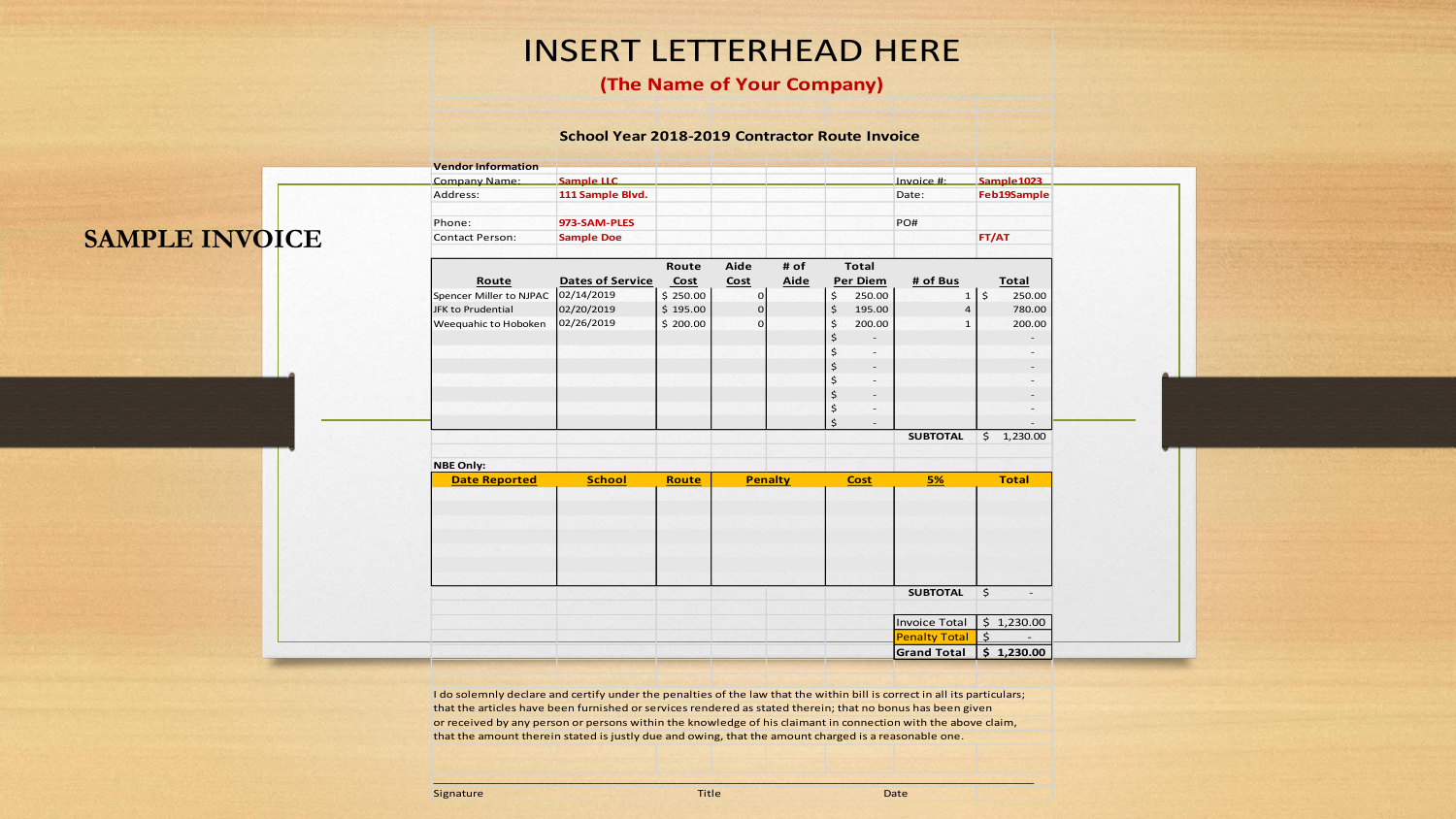# **Time Lines and Due Dates**

| <b>Invoice Due Date</b> | <b>Check Available</b> |
|-------------------------|------------------------|
| $8/31/19 - 9/1/19$      | 9/23/19                |
| $9/30/19 - 10/1/19$     | 10/22/19               |
| 10/31/19 -11/1/19       | 11/19/19               |
| $11/29/19 - 12/1/19$    | 12/30/19               |
| 12/20/19 - 12/27/19     | 1/28/20                |
| $1/31/20 - 2/3/20$      | 2/25/20                |
| $2/28/20 - 3/2/20$      | 3/23/20                |
| $3/31/20 - 4/1/20$      | 4/20/20                |
| $4/30/20 - 5/1/20$      | 5/18/20                |
| $5/31/20 - 6/1/20$      | 6/29/20                |

**Invoices Submitted after the due date will be processed during the next payment cycle**